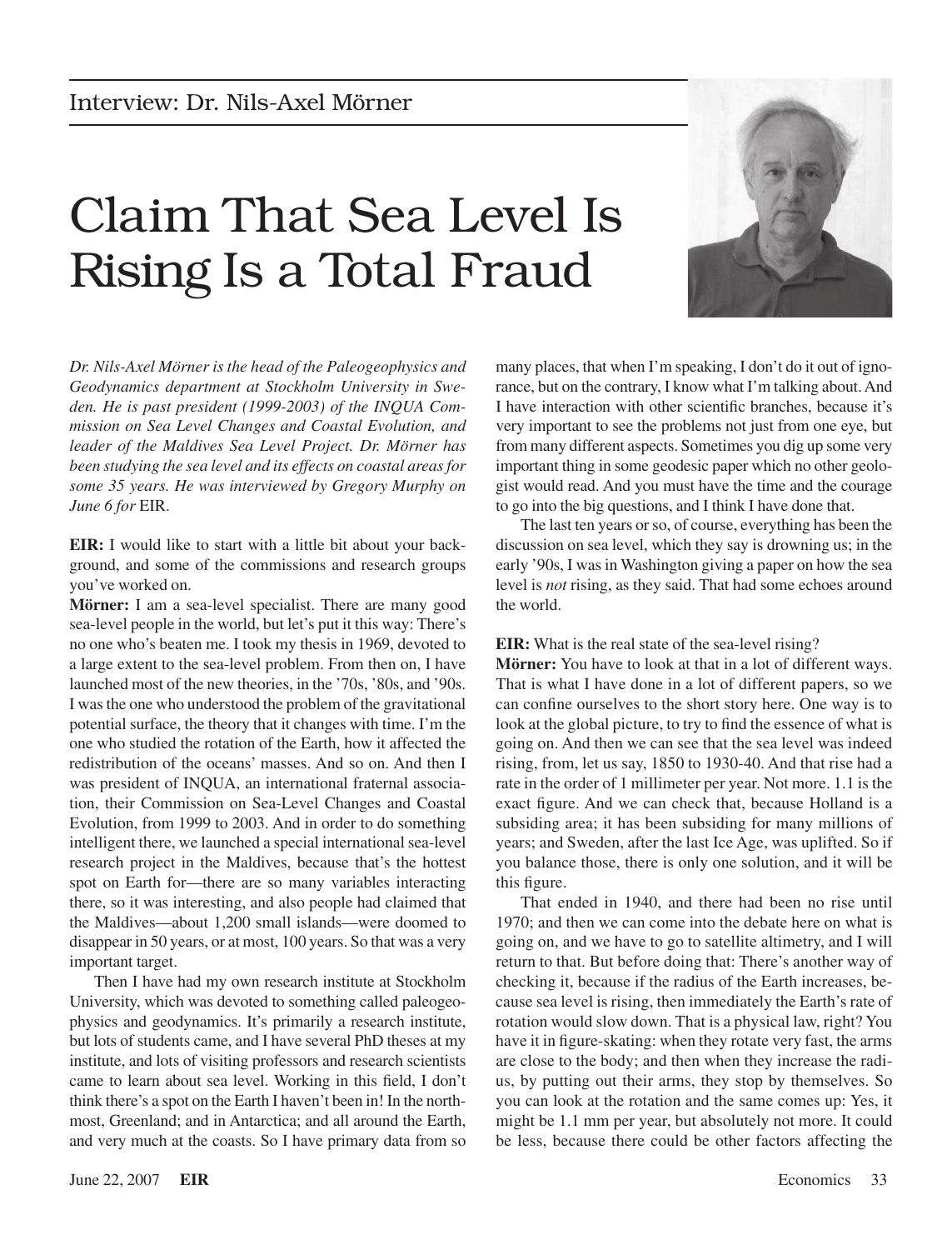Earth, but it certainly could not be more. Absolutely not! Again, it's a matter of physics.

So, we have this 1 mm per year up to 1930, by observation, and we have it by rotation recording. So we go with those two. They go up and down, but there's no trend in it; it was up until 1930, and then down again. There's no trend, *absolutely no trend.*

Another way of looking at what is going on is the tide gauge. Tide gauging is very complicated, because it gives different answers for wherever you are in the world. But we have to rely on geology when we interpret it. So, for example, those people in the IPCC [Intergovernmental Panel on Climate Change], choose Hong Kong, which has six tide gauges, and they choose the record of one, which gives 2.3 mm per year rise of sea level. Every geologist knows that that is a subsiding area. It's the compaction of sediment; it is the only record which you *shouldn't* use. And if that figure is correct, then Holland would not be subsiding, it would be uplifting. And that is just ridiculous. Not even igno-

rance could be responsible for a thing like that. So tide gauges, you have to treat very, very carefully.

Now, back to satellite altimetry, which shows the water, not just the coasts, but in the whole of the ocean. And you measure it by satellite. From 1992 to 2002, [the graph of the sea level] was a straight line, variability along a straight line, but absolutely no trend whatsoever. We could see those spikes: a very rapid rise, but then in half a year, they fall back again. But absolutely no trend, and to have a sea-level rise, you need a trend.

Then, in 2003, the same data set, which in their [IPCC's] publications, in their website, was a straight line—suddenly it changed, and showed a very strong line of uplift, 2.3 mm per year, the same as from the tide gauge. And that didn't look so nice. It looked as though they had recorded something; but they *hadn't* recorded anything. It was the original one which they had suddenly twisted up, because they entered a "correction factor," which they took from the tide gauge. So it was not a measured thing, but a figure introduced from outside. I accused them of this at the Academy of Sciences in Moscow—I said you have introduced factors from outside; it's not a measurement. It looks like it is measured from the satellite, but you don't say what really happened. And they answered, that we had to do it, because otherwise we would not have gotten any trend!

That is terrible! As a matter of fact, it is a falsification of the data set. Why? Because they know the answer. And there you come to the point: They "know" the answer; the rest of us, we are *searching* for the answer. Because we are field geologists; they are computer scientists. So all this talk that sea level is rising, this stems from the computer





Source: Nils-Axel Mörner.

*Dr. Mörner was president of the International Union for Quaternary Research's (INQUA) Commission on Sea-Level Changes and Coastal Evolution (1999-2003). Its research proved that the catastrophic predictions of the Intergovernmental Panel on Climate Change (IPCC), based on computer models of the effects of global warming, are "nonsense."*

> modeling, not from observations. The observations don't find it!

> I have been the expert reviewer for the IPCC, both in 2000 and last year. The first time I read it, I was exceptionally surprised. First of all, it had 22 authors, but none of them *none*—were sea-level specialists. They were given this mission, because they promised to answer the right thing. Again, it was a computer issue. This is the typical thing: The metereological community works with computers, simple computers. Geologists don't do that! We go out in the field and observe, and then we can try to make a model with computerization; but it's not the first thing.

> So there we are. Then we went to the Maldives. I traced a drop in sea level in the 1970s, and the fishermen told me, "Yes, you are correct, because we remember"—things in their sailing routes have changed, things in their harbor have changed. I worked in the lagoon, I drilled in the sea, I drilled in lakes, I looked at the shore morphology—so many different environments. Always the same thing: In about 1970, the sea fell about 20 cm, for reasons involving probably evaporation or something. Not a change in volume or something like that—it was a rapid thing. The new level, which has been stable, has not changed in the last 35 years. You can trace it so very, very carefully. No rise at all is the answer there.

> Another famous place is the Tuvalu Islands, which are supposed to soon disappear because they've put out too much carbon dioxide. There we have a tide gauge record, a variograph record, from 1978, so it's 30 years. And again, if you look there, *absolutely no trend*, no rise.

So, from where do they get this rise in the Tuvalu Islands?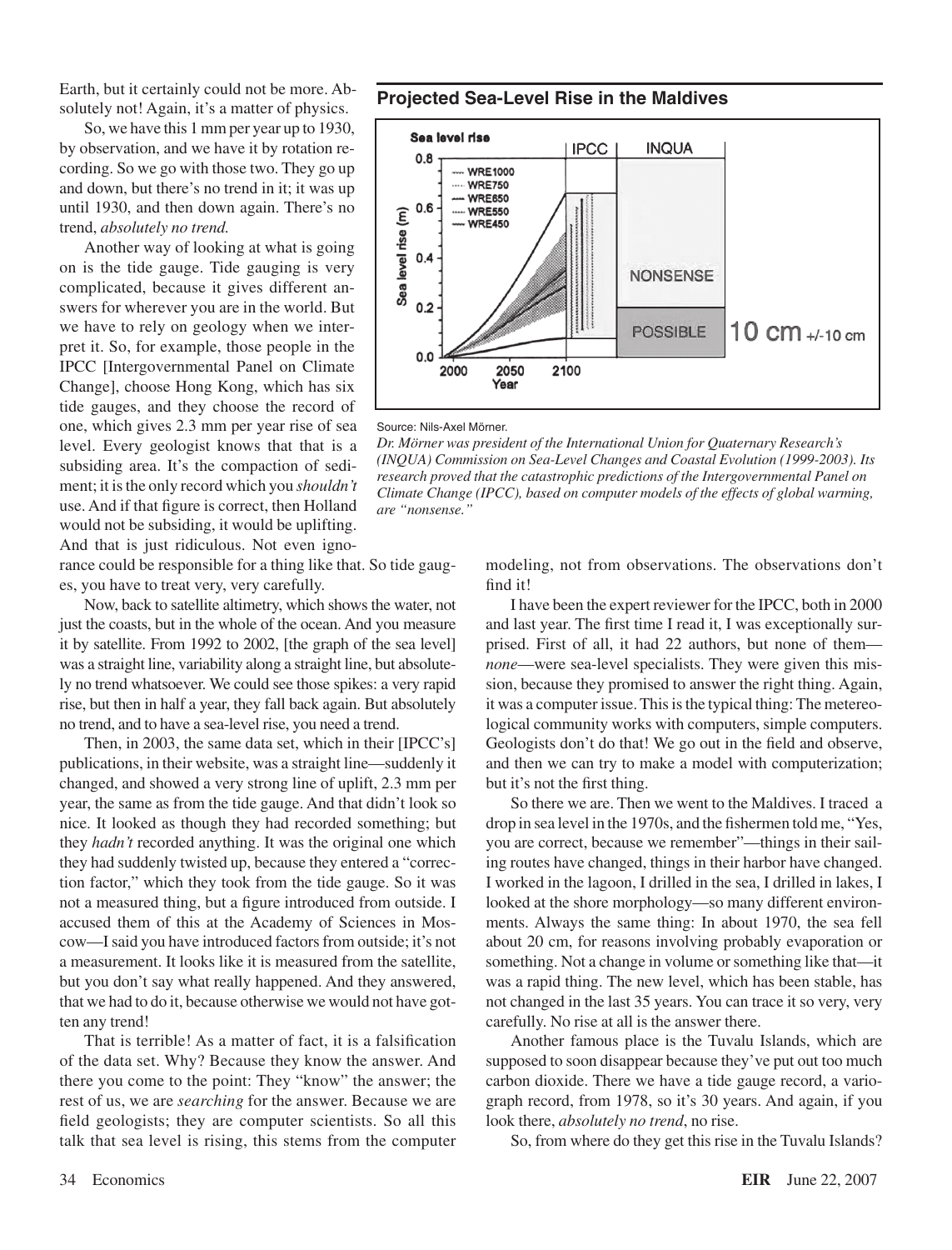Then we know that there was a Japanese pineapple industry which subtracted too much fresh water from the inland, and those islands have very little fresh water availible from precipitation, rain. So, if you take out too much, you destroy the water magazine, and you bring sea water into the magazine, which is not nice. So they took out too much fresh water and in came salt water. And of course the local people were upset. But then it was much easier to say, "No, no! It's the global sea level rising! It has nothing to do with our subtraction of fresh water." So there you have it. This is a local industry which doesn't pay.

You have Vanuatu, and also in the Pacific, north of New Zealand and Fiji there is the island Tegua. They said they had to evacuate it, because the sea level was rising. But again, you look at the tide-gauge record: There is absolutely no signal that the sea level is rising. If anything, you could say that maybe the tide islowering a little bit, but absolutely no rising.

And again, where do they get it from?

They get it from their inspiration, their hopes, their computer models, but not from observation. Which is terrible.

We have Venice. Venice is well known, because that area is techtonically, because of the delta, slowly subsiding. The rate has been constant over time. A rising sea level would immediately accelerate the flooding. And it would be so simple to record it. And if you look at that 300-year record: In the 20th Century it was going up and down, around the subsidence rate. In 1970, you should have an acceleration, but instead, the rise almost finished. So it was the opposite.

If you go around the globe, you find no rise anywhere. But they need the rise, because if there is no rise, there is no death threat. They say there is nothing good to come from a sea-level rise, only problems, coastal problems. If you have a temperature rise, if it's a problem in one area, it's beneficial in another area. But sea level is the real "bad guy," and therefore they have talked very much about it. But the real thing is, that it doesn't exist in observational data, only in computer modeling.

**EIR:** I watched the documentary, "Doomsday Called Off," that you were part of. And you were showing the physical tides in the Maldives, the tree that was there; and if there had been a sea-level rise, that tree would have been gone. And how the coral was built up on the beach in two different levels, showing two different levels of rise. The way you presented it



Courtesy of Nils-Axel Mörner

*A famous tree in the Maldives shows no evidence of having been swept away by rising sea levels, as would be predicted by the global warming swindlers. A group of Australian global-warming advocates came along and pulled the tree down, destroying the evidence that their "theory" was false.*

was how geologists do a site survey to put their findings into context.

**Mörner:** I'll tell you another thing: When I came to the Maldives, to our enormous surprise, one morning we were on an island, and I said, "This is something strange, the storm level has gone down; it has not gone up, it has gone *down*." And then I started to check the level all around, and I asked the others in the group, "Do you see anything here on the beach?" And after awhile they found it too. And we had investigated, and we were sure, I said we cannot leave the Maldives and go home and say the sea level is not rising, it's not respectful to the people. I have to say it to Maldive television. So we made a very nice program for Maldive television, but it was forbidden by the government! Because they thought that they would lose money. They accuse the West for putting out carbon dioxide, and therefore we have to pay for our damage and the flooding. So they wanted the flooding scenario to go on.

This tree, which I showed in the documentary, is interesting. This is a prison island, and when people left the island, from the '50s, it was a marker for them, when they saw this tree alone out there, they said, "Ah, freedom!" They were allowed back.And there have been writings and talks about this. I knew that this tree was in that terrible position already in the 1950s. So the slightest rise, and it would have been gone.

I used it in my writings and for television. You know what happened? There came an Australian sea-level team, which was for the IPCC and against me. Then the students pulled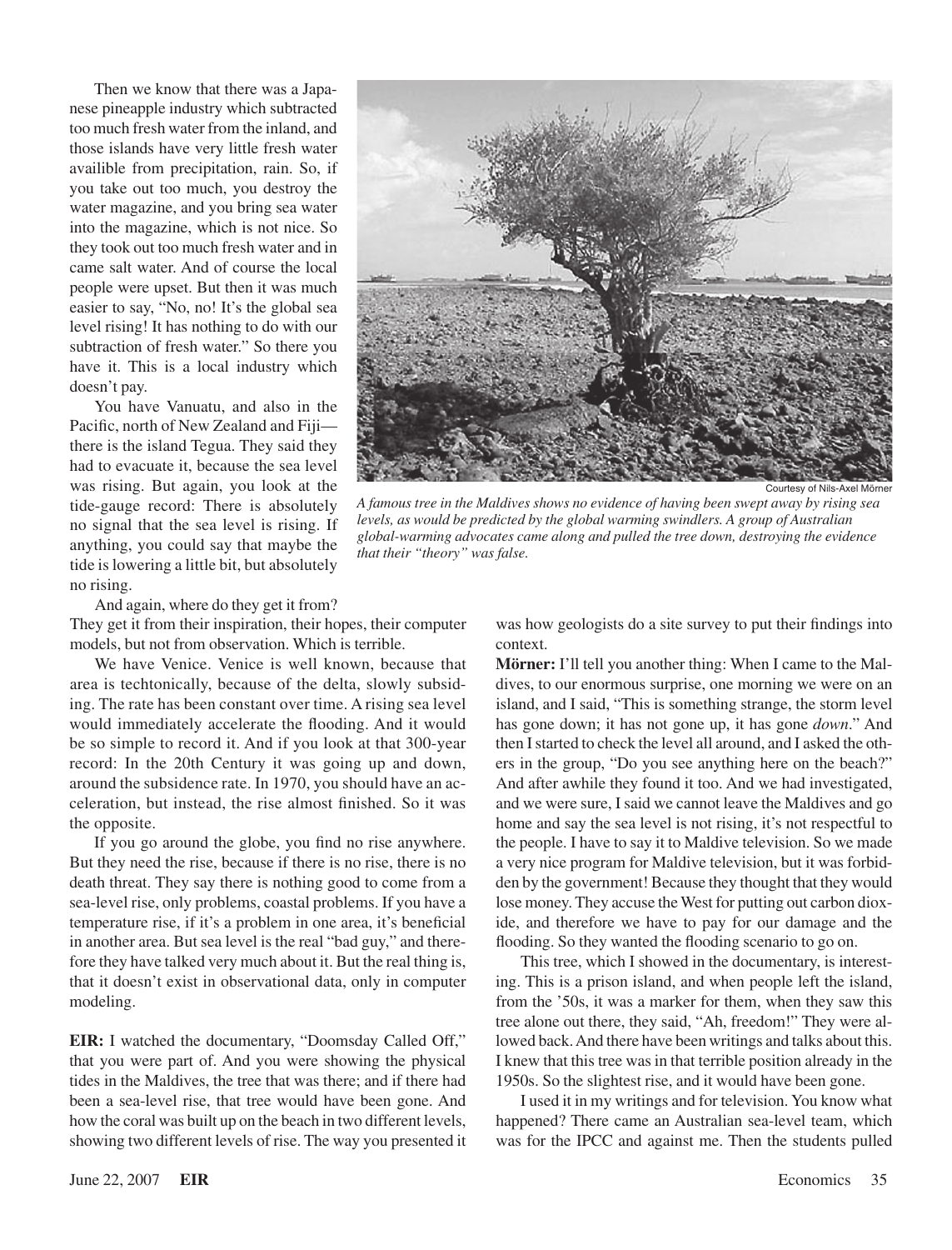down the tree by hand! They destroyed the evidence. What kind of people are those? And we came to launch this film, "Doomsday Called Off," right after, and the tree was still green. And I heard from the locals that they had seen the people who had pulled it down. So I put it up again, by hand, and made my TV program. I haven't told anybody else, but this was the story.

They call themselves scientists, and they're destroying evidence! A scientist should always be open for reinterpretation, but you can *never* destroy evidence.And they were being *watched*, thinking they were clever.

**EIR:** How does the IPCC get these small island nations so worked up about worrying that they're going to be flooded tomorrow?

**Mörner:** Because they get support, they get money, so their idea is to attract money from the industrial countries. And they believe that if the story is not sustained, they will lose it. So, they *love* this story. But the local people in the Maldives it would be terrible to raise children—why should they go to school, if in 50 years everything will be gone? The only thing you should do, is learn how to swim.

**EIR:** To take your example of Tuvalu, it seems to be more of a case of how the water management is going on, rather than the sea level rising.

**Mörner:** Yes, and it's much better to blame something else. Then they can wash their hands and say, "It's not our fault. It's the U.S., they're putting out too much carbon dioxide."

**EIR:** Which is laughable, this idea that CO<sub>2</sub> is driving global warming.

**Mörner:** Precisely, that's another thing.

And like this *State of Fear*, by Michael Crichton, when he talks about ice. Where is ice melting? Some Alpine glaciers are melting, others are advancing. Antarctic ice is certainly *not* melting; all the Antarctic records show *expansion* of ice. Greenland is the dark horse here for sure; the Arctic may be melting, but it doesn't matter, because they're already floating, and it has no effect. A glacier like Kilimanjaro, which is important, on the Equator, is *only* melting because of deforestation. At the foot of the Kilimanjaro, there was a rain forest; from the rain forest came moisture, from that came snow, and snow became ice. Now, they have cut down the rain forest, and instead of moisture, there comes heat; heat melts the ice, and there's no more snow to generate the ice. So it's a simple thing, but has nothing to do with temperature. It's the misbehavior of the people around the mountain. So again, it's like Tuvalu: We should say this deforestation, that's the thing. But instead they say, "No, no, it's the global warming!"

**EIR:** Here, over the last few days, there was a grouping that sent out a power-point presentation on melting glaciers, and how this is going to raise sea level and create all kinds of problems.

**Mörner:** The only place that has that potential is Greenland, and Greenland east is not melting; Greenland west, the Disco Bay is melting, but it has been melting for 200 years, at least, and the rate of melting *decreased* in the last 50-100 years. So, that's another falsification.

But more important, in 5,000 years, the whole of the Northern Hemisphere experienced warming, the Holocene Warm Optimum, and it was 2.5 degrees warmer than today. And still, no problem with Antarctica, or with Greenland; still, no higher sea level.

**EIR:** These scare stories are being used for political purposes.

**Mörner:** Yes. Again, this is for me, the line of demarcation between the meteorological community and us: They work with computers; we geologists work with observations, and the observations do not fit with these scenarios. So what should you change? We cannot change observations, so we have to change the scenarios!

Instead of doing this, they give an endless amount of money to the side which agrees with the IPCC. The European Community, which has gone far in this thing: If you want a grant for a research project in climatology, it is written into the document that there *must* be a focus on global warming. All the rest of us, we can never get a coin there, because we are not fulfilling the basic obligations. That is really bad, because then you start asking for the answer you want to get. That's what dictatorships did, autocracies. They demanded that scientists produce what they wanted.

**EIR:** Increasingly science is going in this direction, including in the nuclear industry—it's like playing computer games. It's like the design of the Audi, which was done by computer, but not tested in reality, and it flipped over. They didn't care about physical principles.

**Mörner:** You frighten a lot of scientists. If they say that climate is not changing, they lose their research grants. And some people cannot afford that; they become silent, or a few of us speak up, because we think that it's for the honesty of science, that we have to do it.

**EIR:** In one of your papers, you mentioned how the expansion of sea level changed the Earth's rotation into different modes—that was quite an eye-opener.

**Mörner:** Yes, but it is exceptionally hard to get these papers published also. The publishers compare it to IPCC's modeling, and say, "Oh, this isn't the IPCC." Well, luckily it's not! But you cannot say that.

**EIR:** What were you telling me the other day, about 22 authors being from Austria?

**Mörner:** Three of them were fromAustria, where there is not